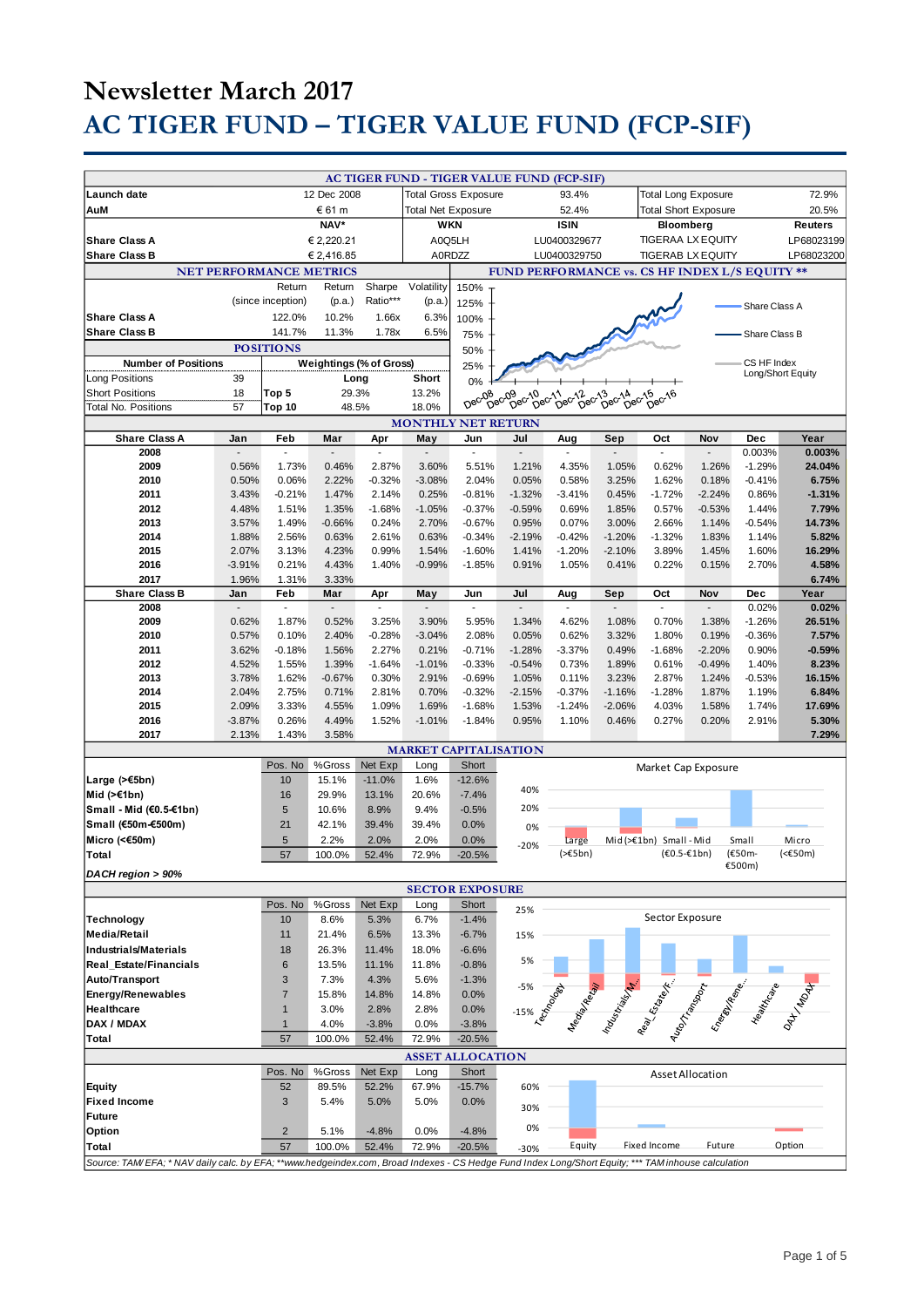## **Tiger Value Fund – March 2017**

### **O Returns: +3.33% (class A)/+3.58% (class B)**

In March, the Tiger Value Fund ("TVF") had a positive net return of +3.33% for share class A and +3.58% for share class B, making a cumulative positive net return of +6.74% and +7.29% for the year to date and  $+122.0\%/+141.7\%$  since inception (share class A/B).

### **O Commentary: Performance boosted by positive catalysts**

In March, we increased our net adjusted exposure from 40.8% to 47.4% (excl. 5.0% fixed income linked positions). We covered selective short positions and started to build new long positions. Also, we added DAX Index Put hedges to hedge our tail risk and potential negative surprises from the French election.

Our most significant attributors were Tom Tailor (+133bp), MLP (+50bp), Freenet (+42bp), Elring Klinger (+40bp), Ferratum (+39bp) and Strabag (+33bp). All of our winning positions reported strong Q4 results and outlooks which resulted into a good performance in March. In an overall positive development in equity markets we had no long position which detracted the performance by more than 7bp.

Tom Tailor performed more than 40% after the company was on a roadshow and research analysts upgraded their target prices. We reduced the Tom Tailor position and booked significant profits as the strong performance resulted into an unfavorable risk-reward ratio implying a lower 10 Point Scoring despite the fact that Tom Tailor is still trading at a 30% discount to its peer group multiples.

Freenet also performed well after the company published strong Q4 results. We believe that Freenet's Capital Markets Day on 12<sup>th</sup> of April will be a positive catalyst as the company will give an update on its TV strategy (initial KPIs) to analysts and investors indicating high potential for its new TV access products via air (DVB-T2) and optical fibre (internet platform Waipu.TV). This should boost Freenet`s future earnings and free cash flows which makes it an attractive investment also factoring in its attractive tax-exempt dividend yield of more than 5%.

On the negative side, our single short book (incl. single put options) and DAX put index hedges detracted our performance by -41bp and -28bp respectively. We continued to expand our pipeline of long and short ideas which should continue to result in attractive risk-adjusted returns in coming months.

### **O Outlook: More of the same**

Not much changed in March, economic sentiment data remained solid with German Manufacturing PMI hitting a 71-month high (highest since 2011) and US consumer confidence exploded to the highest level since 2000. This fueled another strong gain in European equity indices in March with the DAX index increasing +4% and the Stoxx Europe 600 increasing +3.3%. Equity markets in the US remained unchanged in March as Trump failed to repeal and replace Obamacare which call into question his plans to reform the US tax code.

As we mentioned in our previous newsletter, while we are mindful of many upcoming risks for the economy and markets, we see a potential blow off top in equity markets building that could continue for another few months. Nevertheless, our outlook for the year remains the same and we still expect a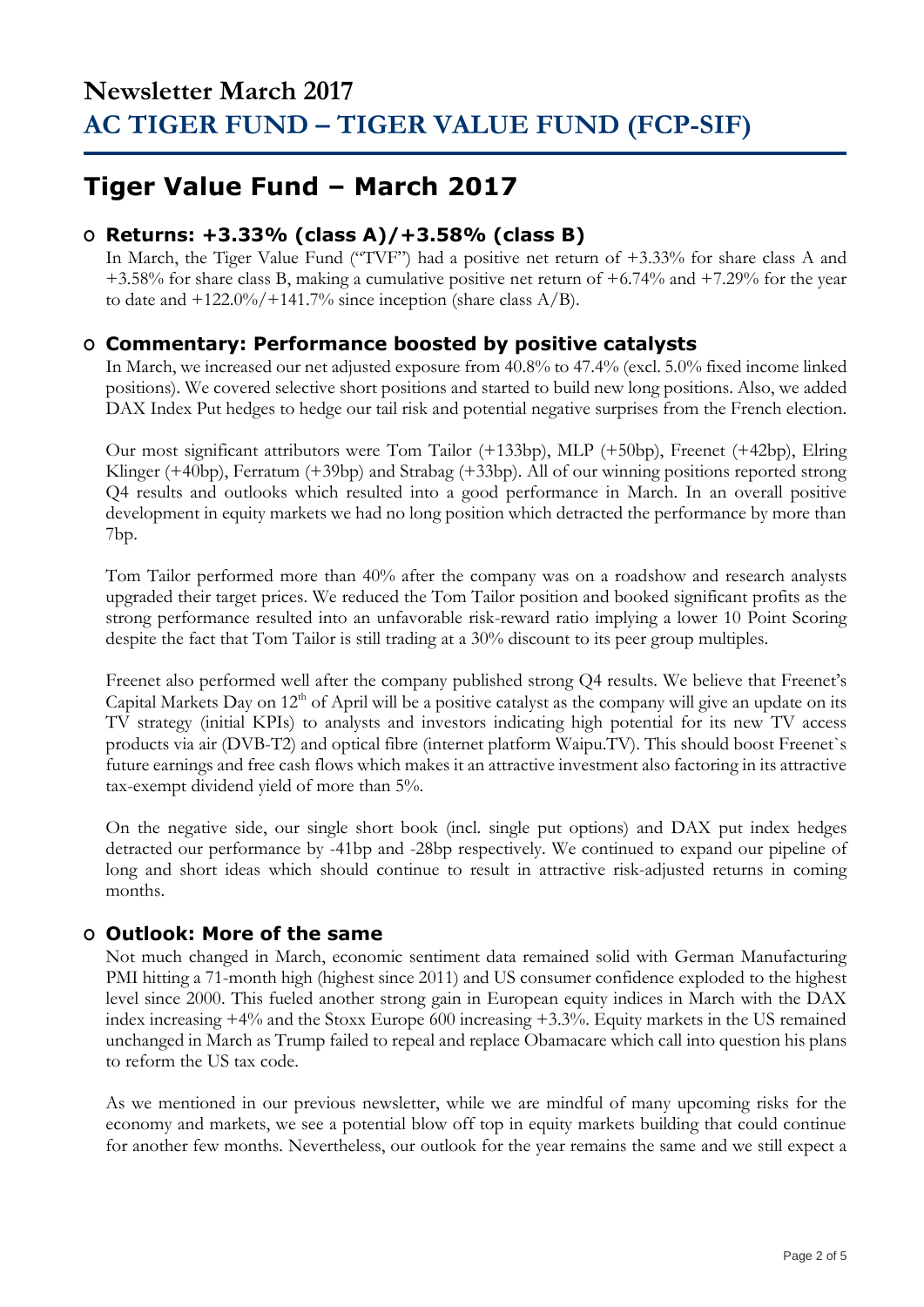## **Newsletter March 2017 AC TIGER FUND – TIGER VALUE FUND (FCP-SIF)**

relative flat year for European equities which implies that most gains achieved so far will be given back before year end.

During March we increased our net equity exposure to 47.4% (40.8%) as we saw many strong catalysts for some of our core positions (see discussion in our commentary section). Given that many of those catalysts have now largely played out and that the implied risk/reward ratio has worsened, we are currently scaling out of some of these positions which should result in lowered net exposure in April.

Furthermore, on April 23 and May 7 France will hold its first and second round Presidential elections. While we see it as unlikely that Marine Le Pen's could win the second round election, there will surely be some nervousness in European equity markets around the first round elections which she might win. We intend to put on some further tail risk hedging ahead of these elections as a potential Le Pen win would be disastrous for the current shape of the European Union and the Euro. With a gross exposure of 93% we have ample opportunity to pursue additional ideas both on the long and short side in coming months regardless of outcome from the French elections.

### *The Tiger Value Fund Desk, 3rd April 2017*

**Matthias Rutsch Marc Schädler Peter Irblad**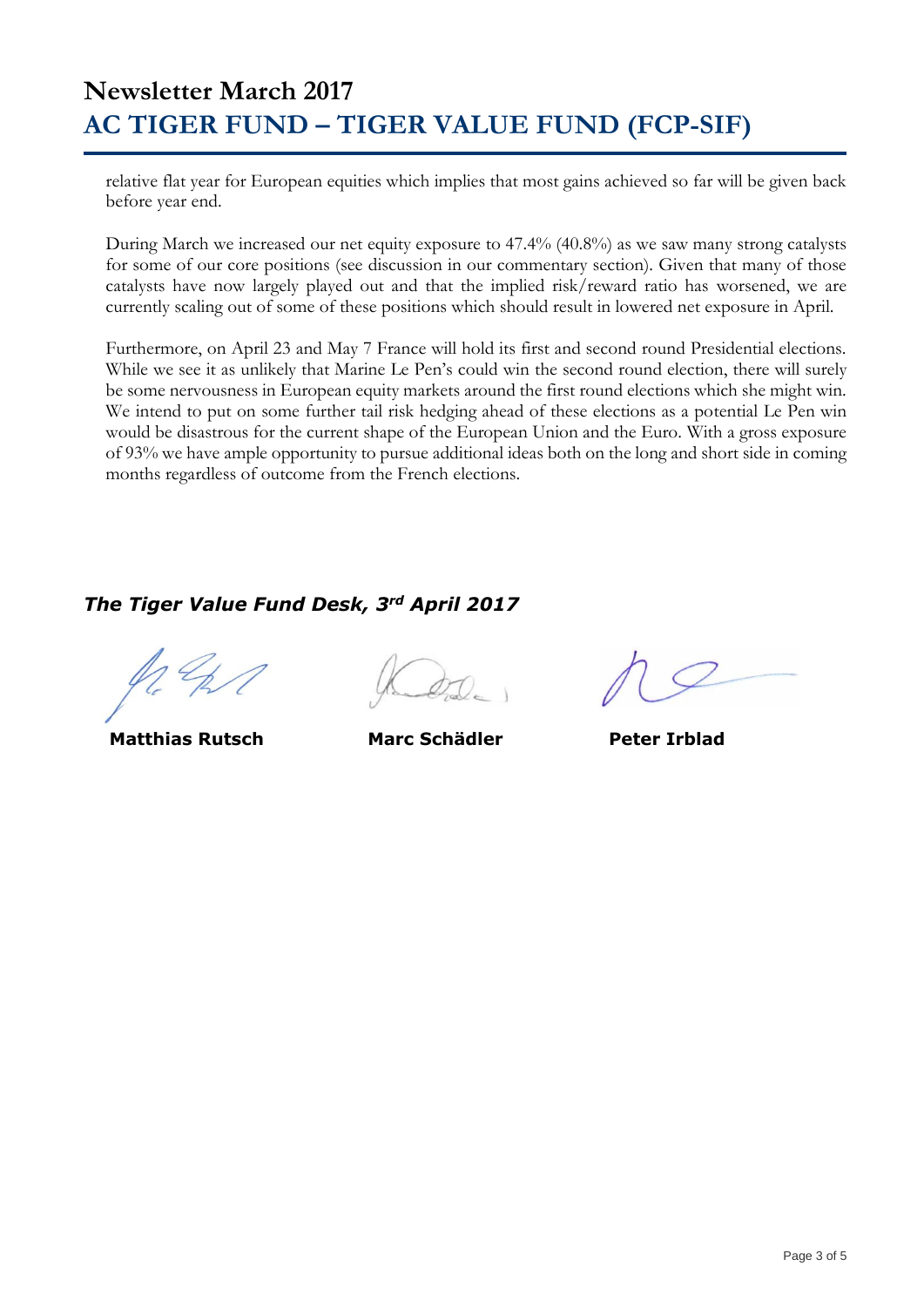#### **Objectives**

The objective is to identify undervalued companies with external catalysts and/or initiate pro-active measures to create shareholder value. The fund aims for a 5 year return of 10-15% p.a. with strong focus on capital preservation.

#### **Investment Strategy**

The Investment Advisor is a specialized fundamental European long/short equity investment manager. The investment philosophy is based on seeking out undervalued value creating companies where we see upcoming catalysts and/or value creation measures that could improve the intrinsic value of the company and drive shareholder returns. At the same time we seek to profit from identifying overvalued value destroying companies where the intrinsic value is continuously being eroded. For each position we perform a detailed analysis including a 360 degree research process and 10 point scoring system (further details are available in our DDQ of investor presentation). The managers foresee a direct dialog with the company as well as with other shareholders to support management to initiate value creating measures. Their partner network i.e. other shareholders, consultants, sector experts, media etc. will help to impact positive change.

The fund intends to engage in 30 long investments with a target net long exposure of around 20-50%. The geographic focus is likely to be Germany, Switzerland and Austria.

| <b>Fund Information</b>   |                             | <b>Fee Structure and Risk Management</b> |                        |
|---------------------------|-----------------------------|------------------------------------------|------------------------|
| Currency                  | <b>EUR</b>                  | Admin/Custodian Fee                      | Up to 0.49%            |
| Legal Entity              | <b>FCP-SIF</b>              | Advisory (Mgmt) Fee                      |                        |
| <b>Fund Domicile</b>      | Luxembourg                  | Share Class A                            | $2.0\%$                |
| <b>Fund Structure</b>     | Open-ended multi-class      | Share Class B                            | 1.5%                   |
| Style mandate             | Long/Short and Active Value | Performance Fee                          |                        |
| <b>Investment Minimum</b> |                             | Share Class A                            | <b>20%</b>             |
| Share Class A             | € 125,000                   | Share Class B                            | 15%                    |
| Share Class B             | € 5,000,000                 | Hurdle Rate                              | None                   |
| Sub. Frequency            | Monthly                     | High Water Mark                          | Yes.                   |
| Red. Frequency            | Monthly                     | Eligible Investors                       | See Issue Document     |
| <b>Redemption Notice</b>  |                             | Leverage                                 | Maximum 200% of NAV    |
| Share Class A             | $monthly*$                  | Fund Benchmark                           | CS HF Index L/S Equity |
| Share Class B             | 6 months                    |                                          |                        |

\*) The redemption notice has to be send to the Administrator five business days prior to month end (cut-off 5pm). Therefore the redemption term is monthly with a notice period of 5 days. Please see the offering document for further information.

Investors: Sales documents may not be forwarded to investors other than those who meet the 'experienced investor' requirements under the Law of 2007.

#### **Fund Advisor Details and Service Providers**

| <b>Management Company</b>     | Alceda Fund Management SA       |
|-------------------------------|---------------------------------|
| <b>Investment Advisor</b>     | Tiger Asset Management GmbH     |
| <b>Swiss Representative</b>   | <b>ACOLIN Fund Services AG</b>  |
| <b>Prime Broker/Custodian</b> | SEB AB / SEB SA                 |
| <b>Administrator</b>          | European Fund Administration SA |
| <b>Auditor</b>                | PriceWaterhouseCoopers          |